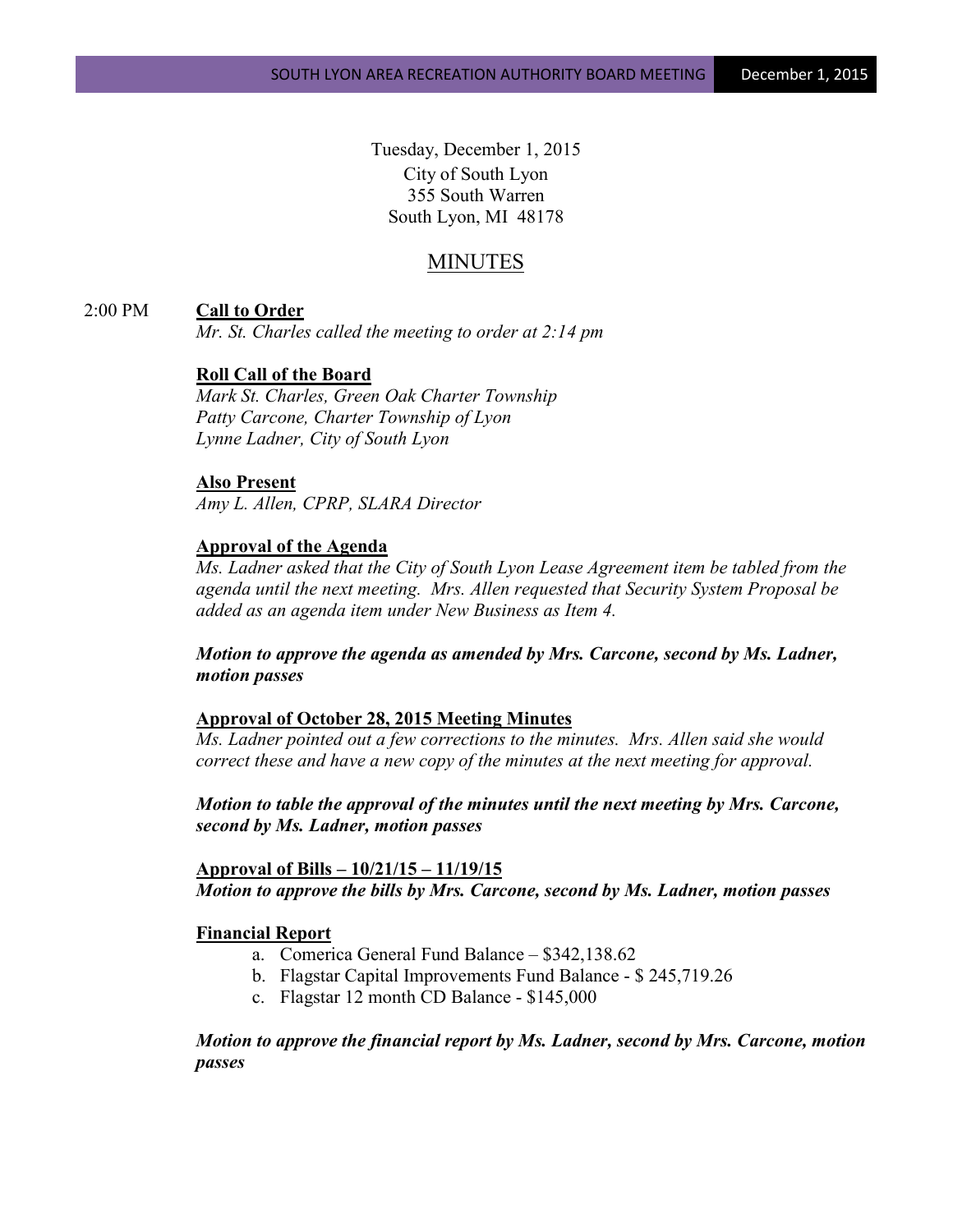#### **Correspondence**

*Not at this time*

### **"Call to the Public"**

*No comments*

# **I) Old Business**

# **1. SLARA Office Updates/Upcoming Events**

- **a. Candy Cane Hunt – Saturday, December 5th**
- **b. Office Holiday Party – Thursday, Dec. 10th (11 am – 1:00 pm)**

*Mrs. Allen requested that the SLARA office have permission to close on this date to hold their annual holiday luncheon. The board agreed as long as it was posted and notice was given to the public via website and Facebook.*

**c. ITC Sponsorship Renewal**

*Mrs. Allen shared with the board that ITC will be renewing their sponsorship for 2016. The currently contribute \$1,000 to the SLARA.*

# **d. Volleyball Update**

*Mrs. Allen notified the board that she and Mr. Hines have both been in contact with Mr. Eason since the last board meeting to see how things were going with his daughter in the volleyball program. She was moved to a new team with an opening due to a cancellation by another player. She is having lots of fun and enjoying the program. Mrs. Allen also shared that the SLARA is now collecting information regarding how much experience kids have in the sports they are registering for at the time of registration. This will help Mr. Hines in putting together teams to ensure that teams have equal experience level players.*

# **e. New Enrichment Programs**

*Mrs. Allen shared information with the board in regards to all the new programs that Mrs. Hill has recruited for the 2016 Winter Brochure. This is perhaps the most new programs the SLARA has offered at one time. Mrs. Hill is actively seeking new programs instead of waiting to be approached by others. Mrs. Allen shared a document with board members that Mrs. Hill had created listing all the new programs in the next brochure.*

# **2. SLARA Bookkeeper Position Update**

*Mrs. Allen wanted to let the board know that Mrs. Pierce has been doing very well in her capacity as Bookkeeper for the SLARA. She has completely taken over for Mrs. Johnson at the present time. She is doing well with her daily tasks.*

# **3. Member Updates**

*South Lyon – Cool Yule is coming up this weekend. The Christmas House is now open year round. There is a new jewelry store that has opened downtown. Draft Street Bar and Grill is now open. The Center for Active Adults is staying busy.*

*Lyon Township – Saturday they will be hosting a visit with Santa at the Leo Coney Island Strip Mall from 12 – 3 pm. They will have a mailbox so kids can send letters to Santa. Leo's will host a "Lunch with Santa". The Lyon Township DDA is also hosting a networking event at Abby Park on December 10th.*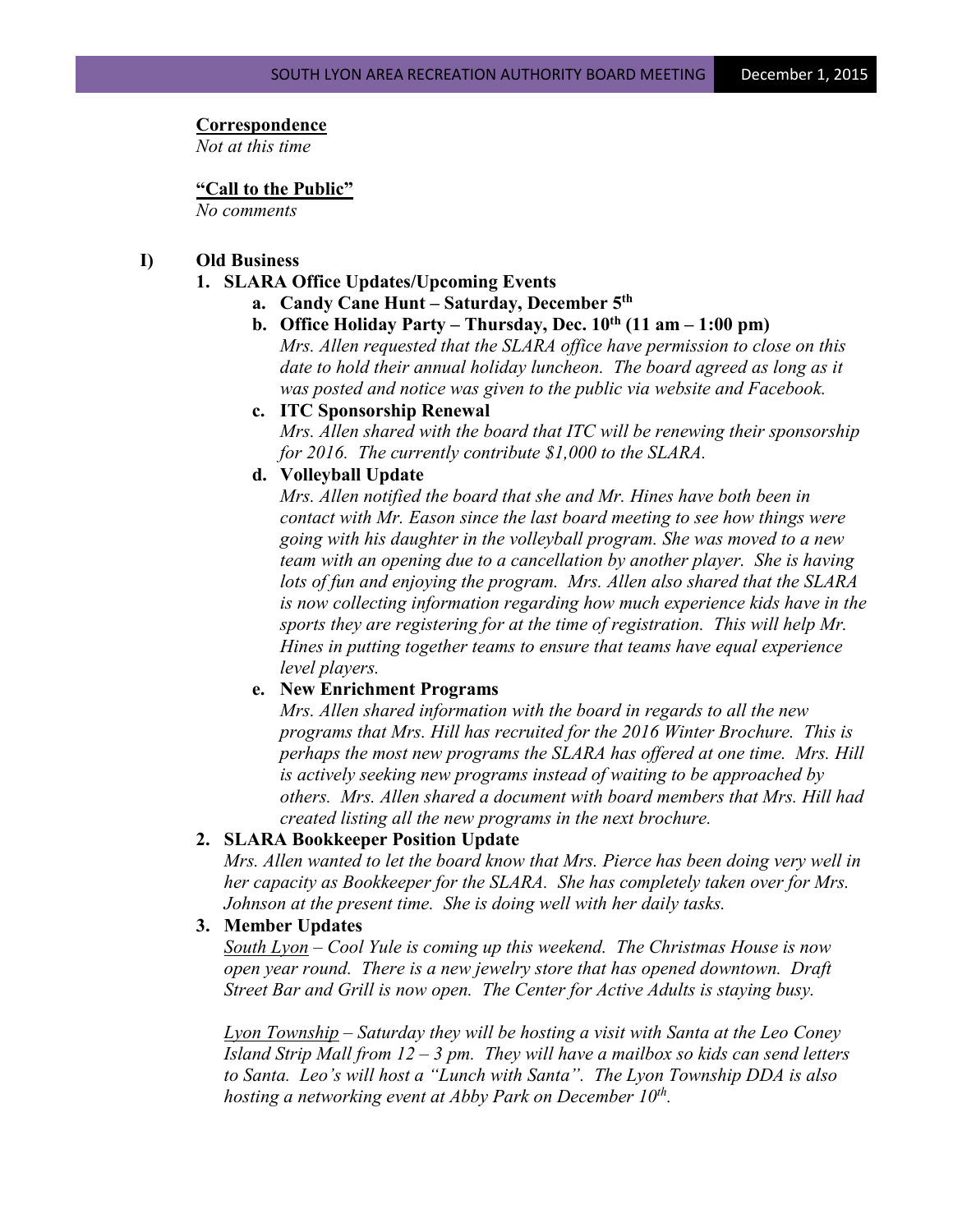*Green Oak – The new bridge is in at Field Crest crossing the Huron River. People no longer need to move to the street to cross that bridge. The Lakeland trail connection is moving forward and construction should begin in the spring. There will be a clear shot all the way to Whitmore Lake Road. The trails at Island Lake State Recreation Area will connect to the Green Oak trails. Green Oak hosted a public meeting in regards to a Parks and Recreation Master Plan. Approximately 40 people attended and gave input. The residents would like to see more focus on passive recreation opportunities such as Dog Parks, Fishing Piers and Disc Golf. The next meeting will be scheduled on Dec. 14th to review the Master Plan. The goal is to have the plan turned into the state by March 1st.* 

### **II) New Business**

#### **1. South Lyon Community Schools Construction for Summer 2016**

*Mrs. Allen shared with the board that she had met with school staff to discuss the construction schedule for this summer and what buildings would be affected. Most programs will be able to be moved without major issues. The South Lyon High School Pool will be off limits this summer and that will be the biggest concern. Mrs. Allen has requested Mrs. Fitzpatrick to sit down and come up with a schedule at East that accommodates SLA and the Center for Active Adults so we can all offer programs from the one location this summer. The pool temperature will have to be a little lower than we typically like for swim lessons, but that is a compromise with SLA and their competitive swim team. We will have enough advanced notice to let people know the temperature will be lower than normal.*

# **2. Volunteer Park Development**

*Mrs. Allen wanted to let the board know that she has been meeting with some parent run organizations in the community including South Lyon Junior League, Lacrosse, Soccer and the Panthers in regards to Volunteer Park Development. Mrs. Allen wanted to make sure that the board approved her spending time working with these groups to try to get fields built at Volunteer Park. Mr. St. Charles clarified that these are fields that the SLARA would have access to for future programs. The board did not see this as a conflict of interest.*

### **3. January Meeting Date for SLARA Board**

*Mrs. Allen wanted to remind the board that the January board meeting had been moved this coming year due to possible conflicts with the MTA conference. Mr. St. Charles let everyone know that the MTA conference is now the third week in January instead of the fourth. The board decided to move the January 2016 meeting back to the 4th Wednesday so there would be no conflicts. Mrs. Allen will create a notice and send it out to board members along with an updated annual schedule reflecting this change.*

### **4. Security System Proposal**

*Mrs. Allen shared with the board a proposal from DemNET for a security system to be installed in the SLARA office building. This system would include 3 cameras in total, one on the front door, one on the back door and one overseeing the counter. This system allows remote access to the camera feeds via an application that can be downloaded to a computer or phone. Ms. Ladner wanted to make sure the SLARA*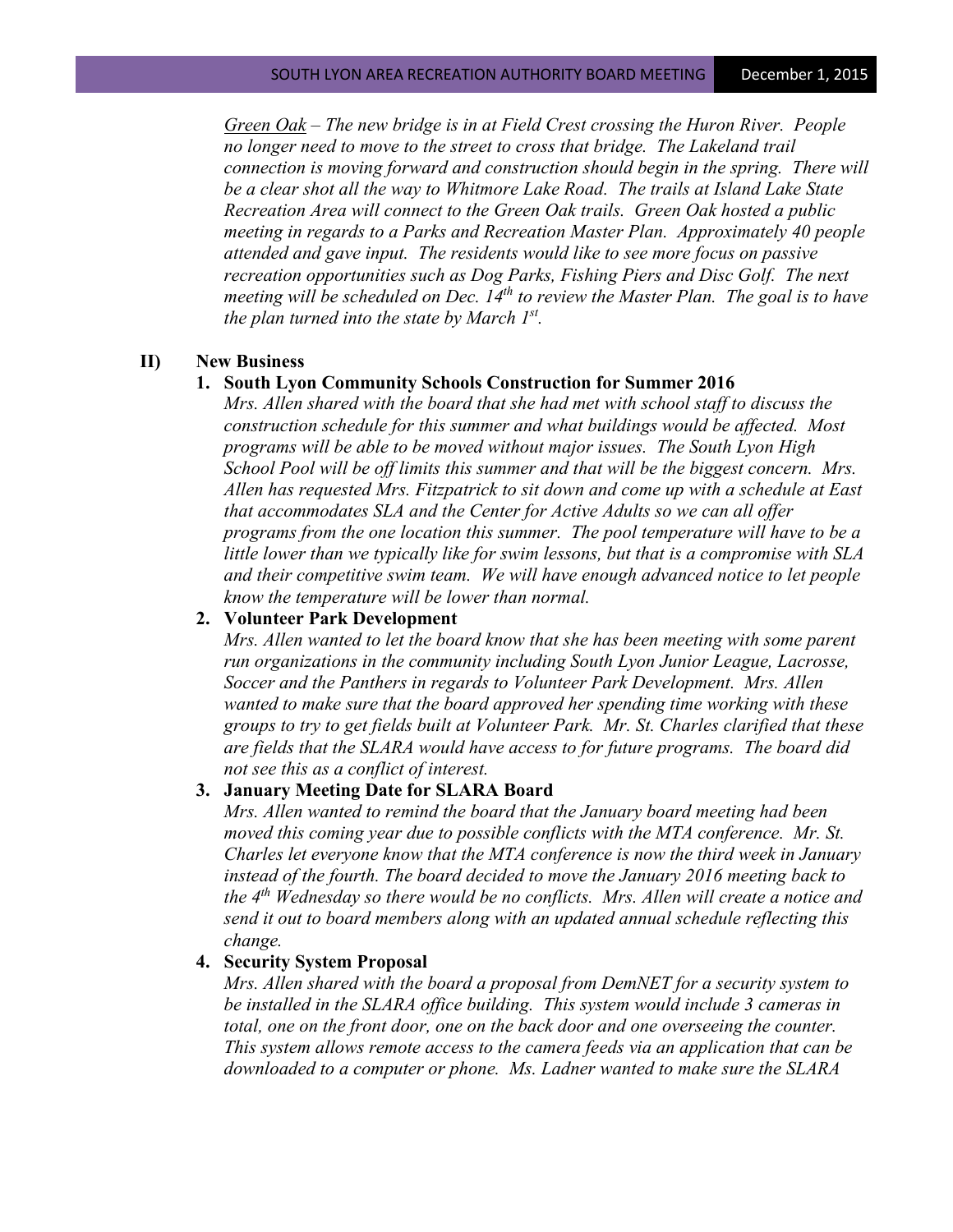*would not be charged based on how many users downloaded this application to have access to the feeds. Mrs. Allen assured her this was not the case.*

*Ms. Ladner made a motion to accept the proposal for a security system from DemNET Technologies for a total cost for materials and installation not exceed more than \$1,578. Second by Mrs. Carcone, motion passes.*

#### **5. Future of Recreation – Chairperson**

*Mr. St. Charles shared with everyone that 2 of the 4 municipality members of SELCRA have made their opinions known that they would like the SELCRA to merge back under the Brighton Area Schools Community Education program. Green Oak is also getting a legal opinion on Public Act 321 and if a public vote is required to set up a recreation authority or if the municipalities governing boards vote is enough. Mrs. Allen has contacted other recreation authorities in the state and the consensus from other authorities seems to be that they were all incorporated with a vote by the governing bodies of each member municipality. Mr. St. Charles will be reaching out to get a legal opinion on this matter.* 

*Each board member took an opportunity to share concerns with Mrs. Allen in regards to how the SLARA is being managed.* 

*Ms. Ladner had some concerns in regards to Mrs. Allen's work schedule. The board told Mrs. Allen that she should not be adjusting her daily schedule to allow for evening meetings. As a salaried employee she will regularly work over 40 hours a week, this is to be expected. However, she is expected to be in during the weekday open hours for the SLARA office. Mrs. Allen expressed her apologies. She was following what the director before had done when evening meetings were scheduled. She assured the board that she will not continue to work any "shifts" to allow for attendance at these meetings.*

*Ms. Ladner also expressed concern over duplication of job responsibilities in regards to managing the website for the SLARA. She noted that there are two websites for the SLARA and wanted clarification on why this was the case and what was being done by Mrs. Allen in regards to updating these sites. Mrs. Allen informed the board that the slrec.com site is a part of the registration system we utilize and pay for. This site is managed by RECPro and we do not have very much freedom in formatting this site or putting complex forms online. Mrs. Allen approached the board a few years ago to ask for permission to commission the creation of a new website, slrec.net so that the SLARA could manage this page and create a more user friendly site. This site is updated daily with upcoming events, flyers, schedules, rosters, etc… In all publications and advertising the SLARA only promotes the .net site. If someone wants to register for a program, they click a button on the .net site that will redirect them to the .com site.* 

*Ms. Ladner also expressed concern over the job titles of the SLARA staff. She said that in some places staff were referred to as "coordinators" and in some spots they*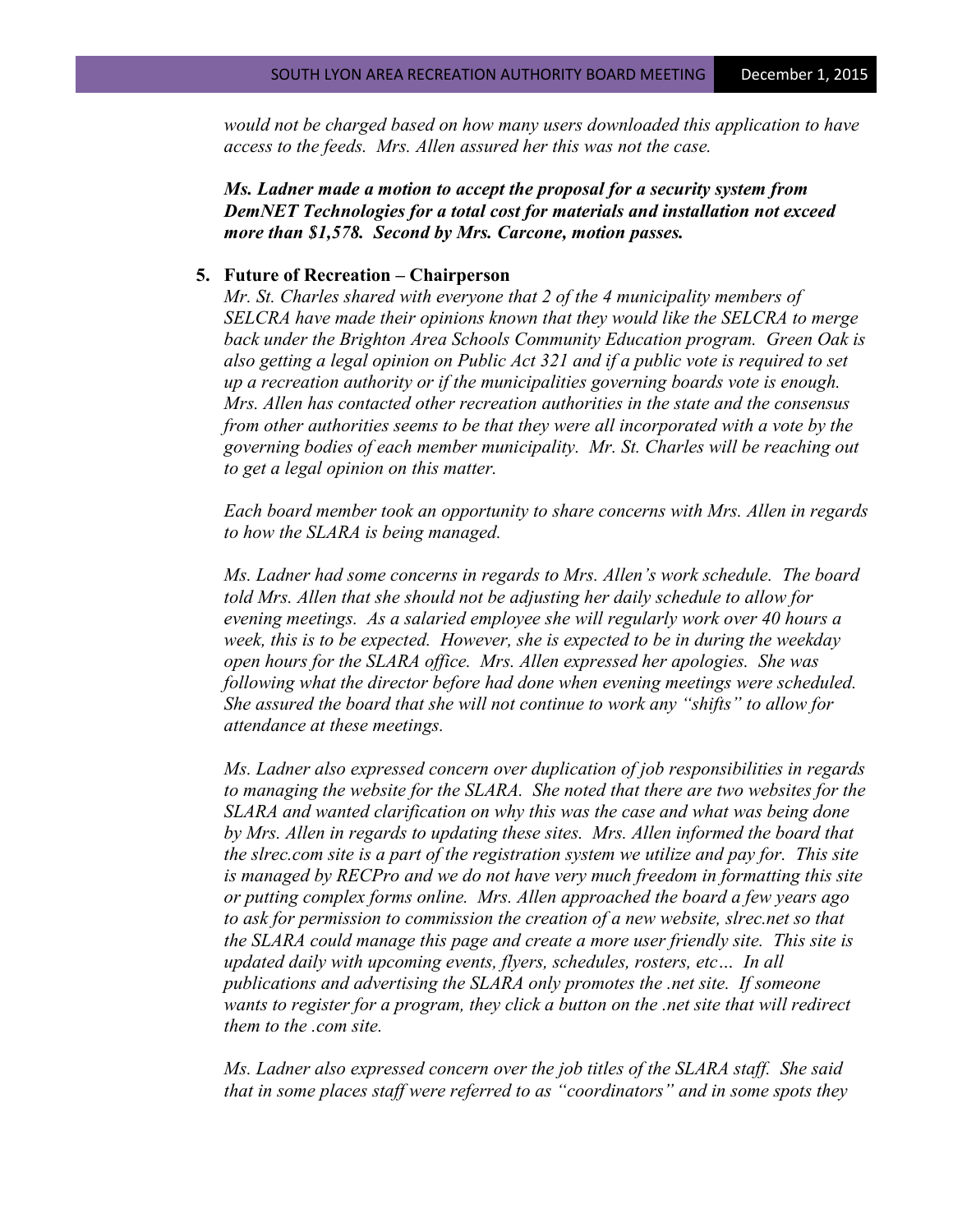*were referred to as "supervisors". Ms. Ladner wanted clarification on to why this was happening and what exactly their jobs entail. Mrs. Allen apologized for the confusion. She noted that staff are defined as "Coordinators" in regards to Enrichment, Sports and Aquatics. This has not always been the case as there were different terms utilized at different times in the past. Mrs. Allen has been consistent in regards to referring to them as Coordinators and updating all publications to reflect that. Coordinators recruit program ideas, find teachers/coaches/instructors, deal with time cards, contracts, budgets, public relations and schedules for these classes. They also visit programs to ensure that everything is running smoothly. However, Mrs. Allen clarified that these staff are not at every program every night, therefore she feels they are less of a supervisor and more of a coordinator.* 

*Mrs. Carcone expressed her concern with the safety of the programs the SLARA is offering. She feels that the Director needs to be more intensive in overseeing staff and making sure that all SLARA policies are being followed. She does not want any more instances where a person is coaching and does not have all the proper paperwork on file with the SLARA office, even if it is a last minute coaching conflict. This is a huge liability concern for the department. Issues like this cannot happen. Mrs. Carcone wanted to ensure that Mrs. Allen shared this view with the rest of the SLARA staff and that they were aware that items like this will be cause for termination of an employee. If a coach cannot attend practice or a game in the future, the practice or game must be cancelled unless a staff or volunteer already on file with the SLARA or Mr. Hines or Mrs. Allen can fill in. They are the only acceptable substitutions in these situations at this time. Mrs. Carcone did recommend that maybe they create a volunteer database that keeps track of volunteers that could fill in at times like this and already have all their paperwork on*  file with the SLARA. Mrs. Allen said she will bring this idea up with Mr. Hines.

*Mrs. Carcone expressed concern over Mr. Hines and his interaction with Mr. Eason. She wanted to be assured that this was discussed with Mr. Hines and that at all times staff need to be professional and handle each customer with the respect they deserve. She also wants to be assured that the SLARA will in no way allow for stacking of any sports teams in the future. The SLARA needs to continually find ways to ensure that this is not happening and continue to improve on the interactions with coaches and volunteers moving forward. Mrs. Allen shared with the board that this will be discussed with other SLARA staff and that they have added a feature in the registration software that asks for years of experience for all players in youth sports leagues. This will help Mr. Hines in creating teams moving forward and allow for him to ensure that teams have equal amounts of experienced players on each team.*

*Mr. St. Charles agreed with all the previous points brought up. He has lost faith in the Director of the SLARA that policies are being followed and that the safety of the participants is the most important concern of the SLARA. He assured Mrs. Allen that he could have faith again but must see what strides are being taken to help rectify these concerns. He wants the SLARA to focus on the quality of the programs. If this*